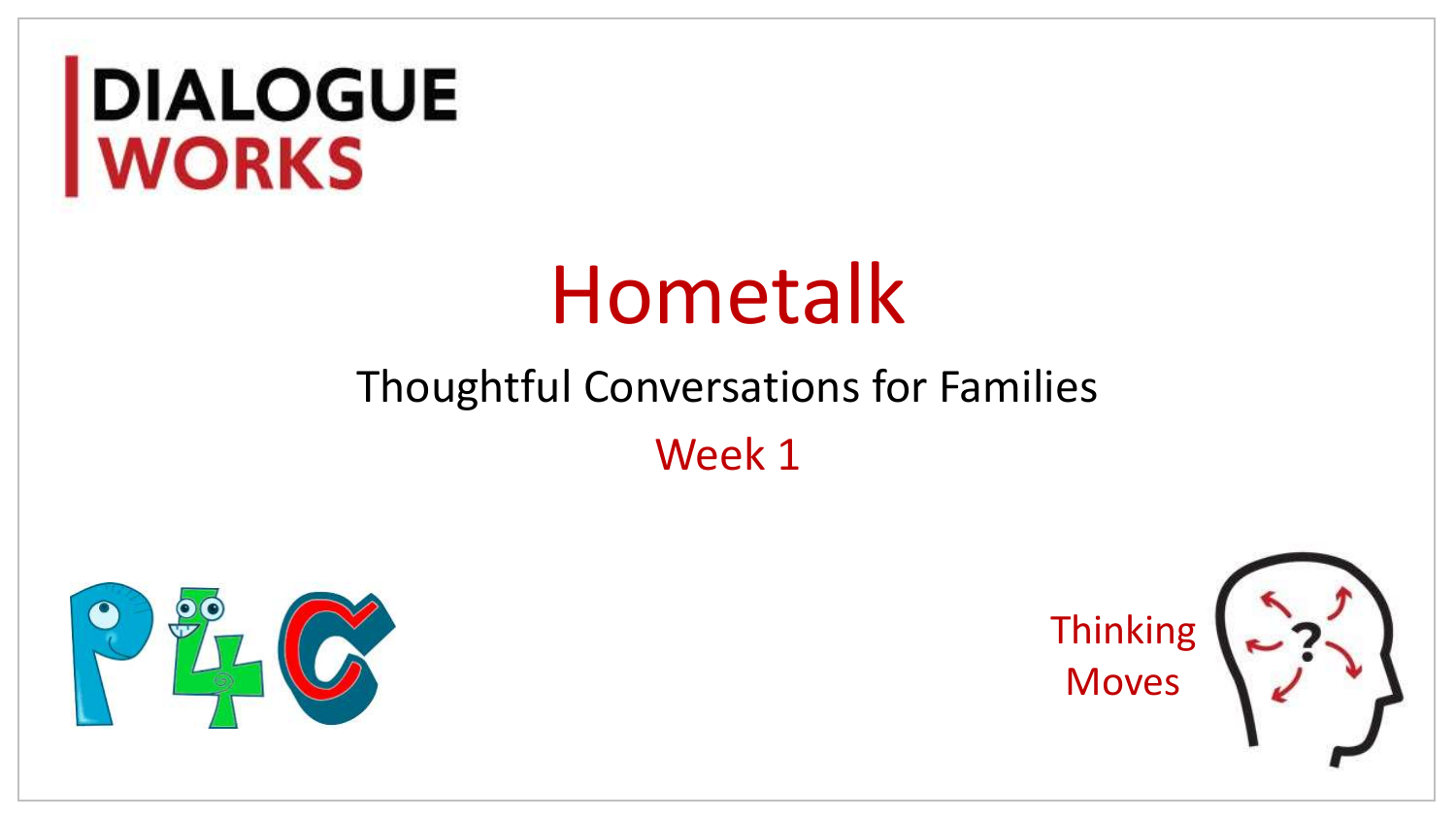

- o P4C stands for Philosophy for Children, but it's simpler to do than the name makes it sound
- $\circ$  It's all about having thoughtful conversations with your children and exploring interesting ideas
- $\circ$  Schools all over the world use it. In the UK thousands of children and students do P4C every week



#### What is P4C? The subset of the set of the How does it work?

- o We suggest something to stimulate an interesting conversation
- o We suggest some talking points for you to discuss with your children
- $\circ$  You find out what they think and what other ideas they have
- $\circ$  You ask plenty of questions and try to hold back on your own views

*Try about 30 minutes a week of P4C and we're sure you'll all have fun!* 

DialogueWorks Ltd © 2020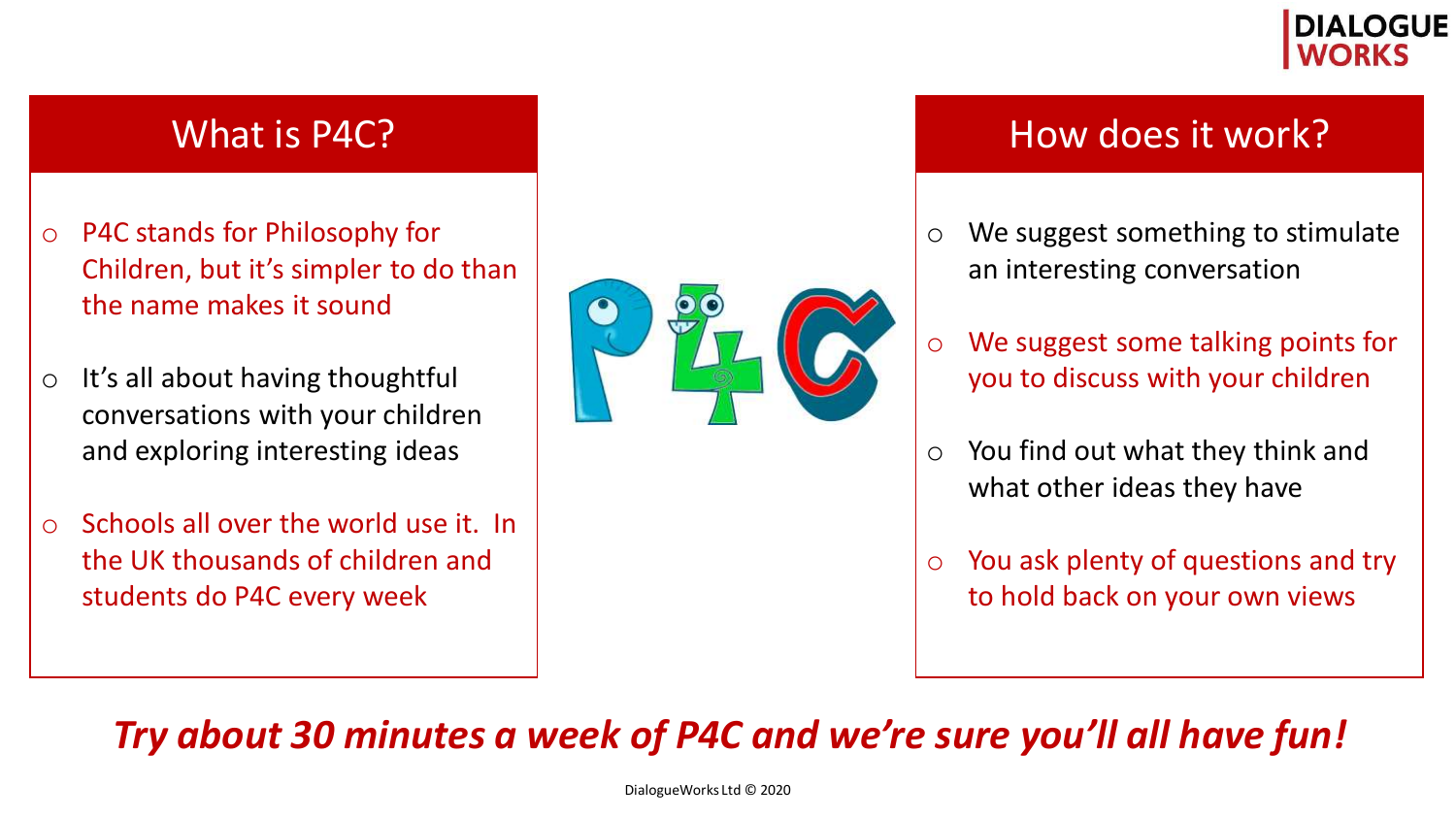## P4C discussion suggestions



#### Younger children Nounger children

#### Sharing Cookies



https://www.youtube.com/watch?v=KTFJ9gjfAXg

#### Talking points

- o Why should we share?
- o Does one good turn deserve another?
- o When things run short, should you think of others' needs?

#### Can I be your friend?



https://www.youtube.com/watch?v=aDycZH0CA4I

#### Talking points

- o What does friendship mean?
- $\circ$  Does what you say depend on where you say it?
- o Is it OK to behave the same way, wherever you are?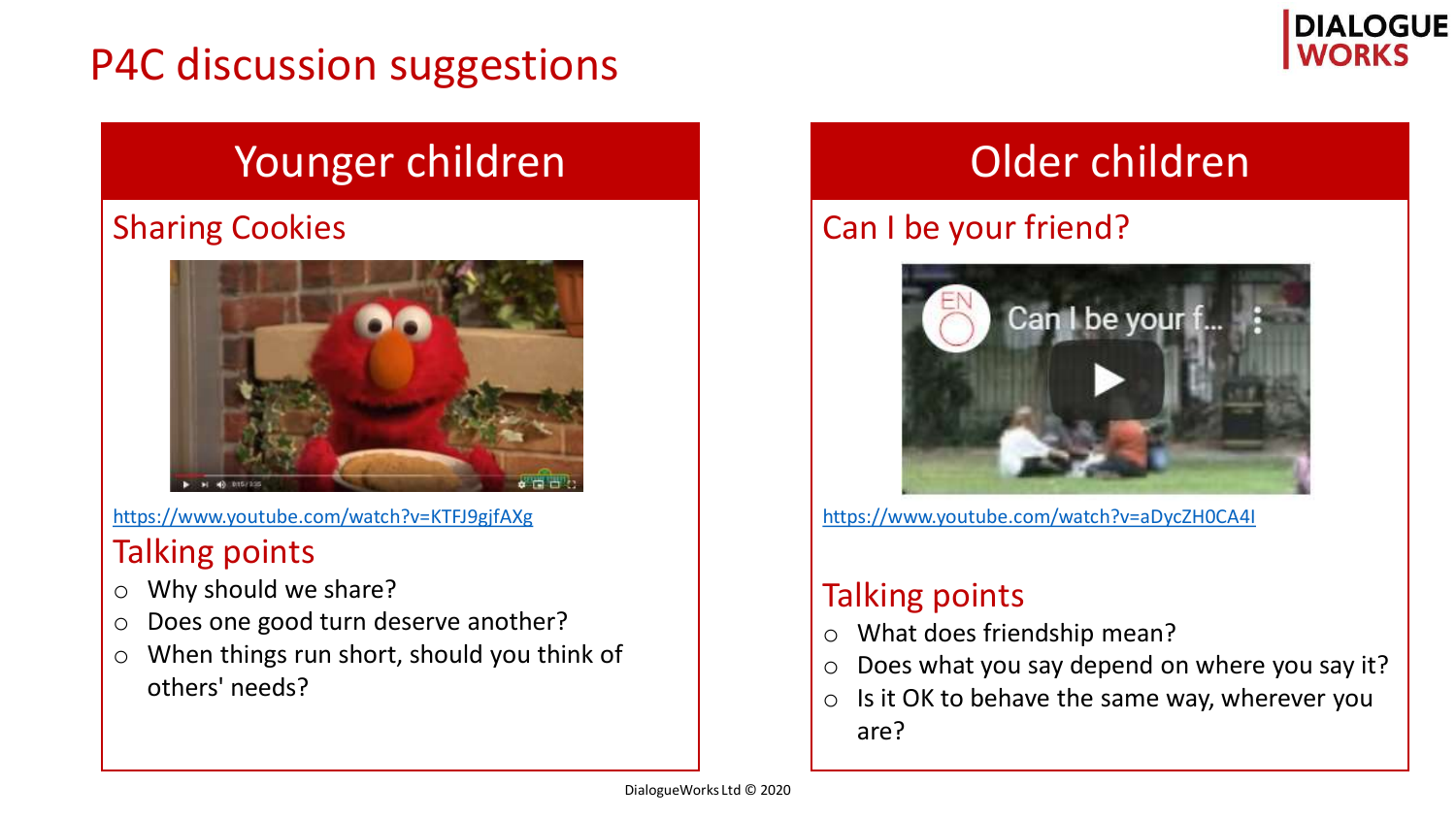

#### What are Thinking Moves? Manual Move they work?

- $\circ$  A way to describe different types of thinking
- $\circ$  A way to help children improve the way they think
- $\circ$  A combination of verbal, written, visual and activity-led learning
- $\circ$  A new idea which is taking off quickly in schools around the world



- o We suggest a Thinking Move of the week
- o We give you ideas to explore and activities to do at home
- $\circ$  You pick the appropriate activities for your child's age
- o You should feel free to make up your own activities too

*Start with as little as 10 minutes a week and watch your child's thinking grow!*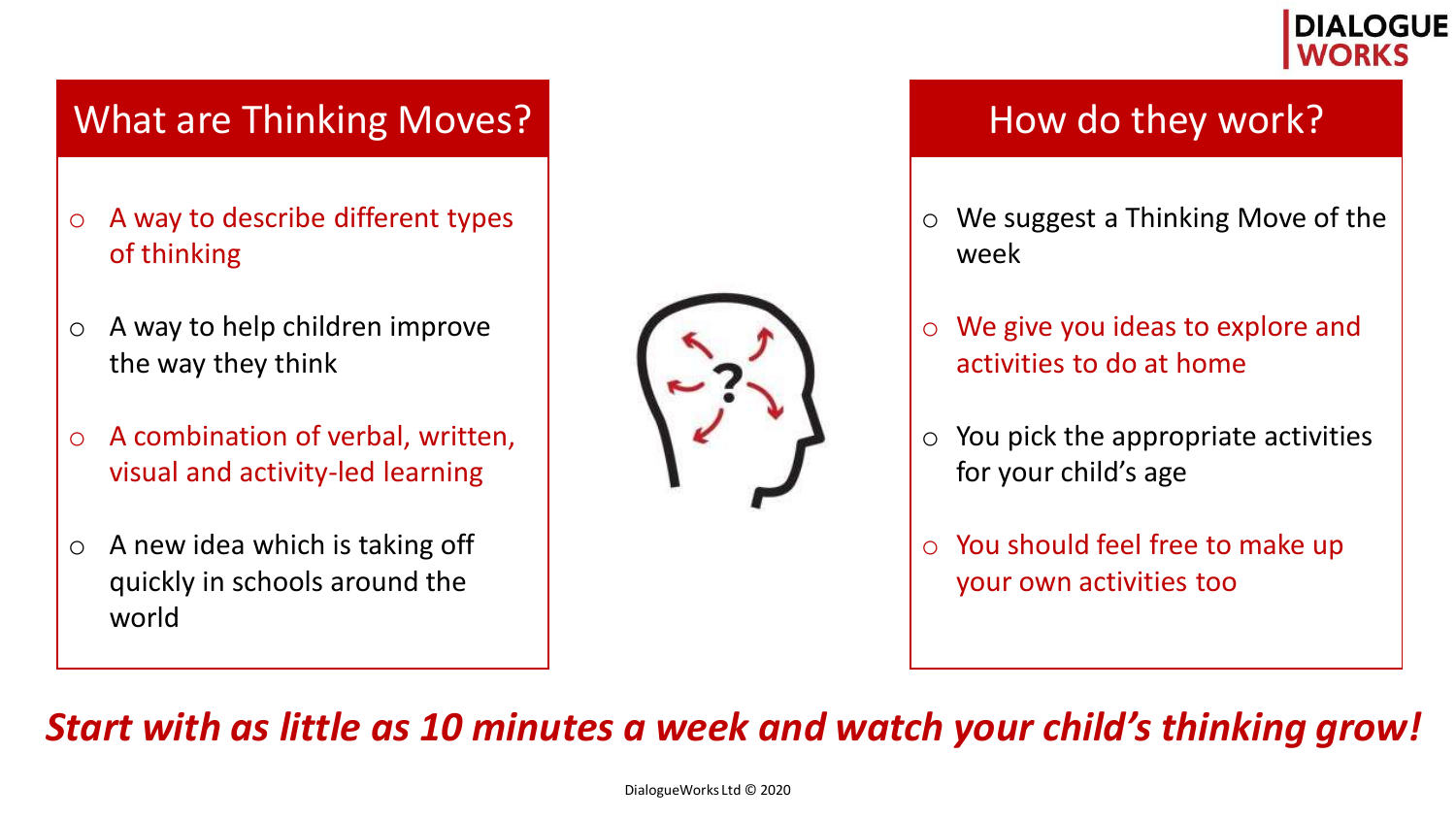### Thinking Move of the week



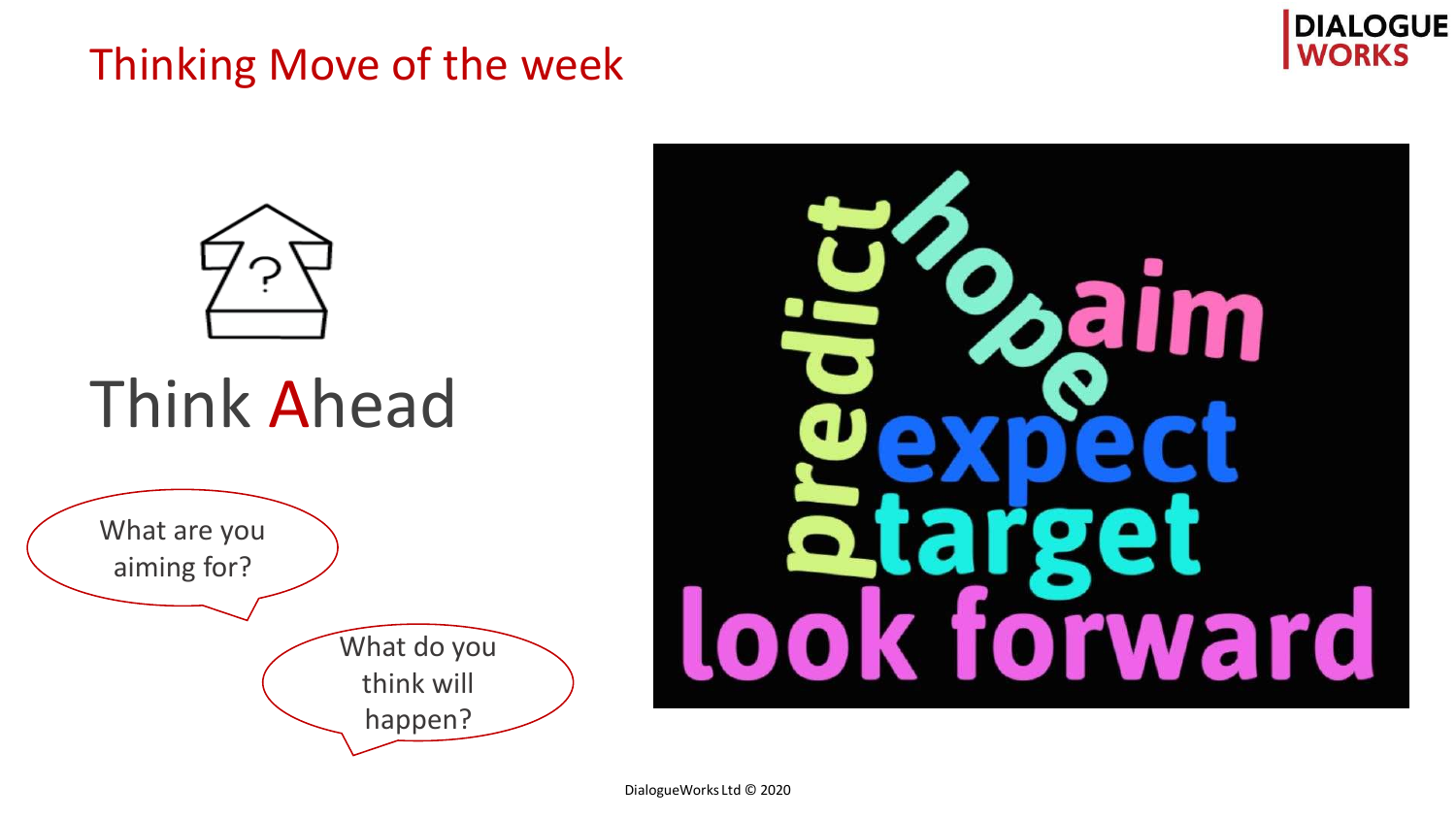Thinking Move for early years



Let's do a Thinking Move!





## Think Ahead



## **What will happen at bedtime?**

DialogueWorks Ltd © 2020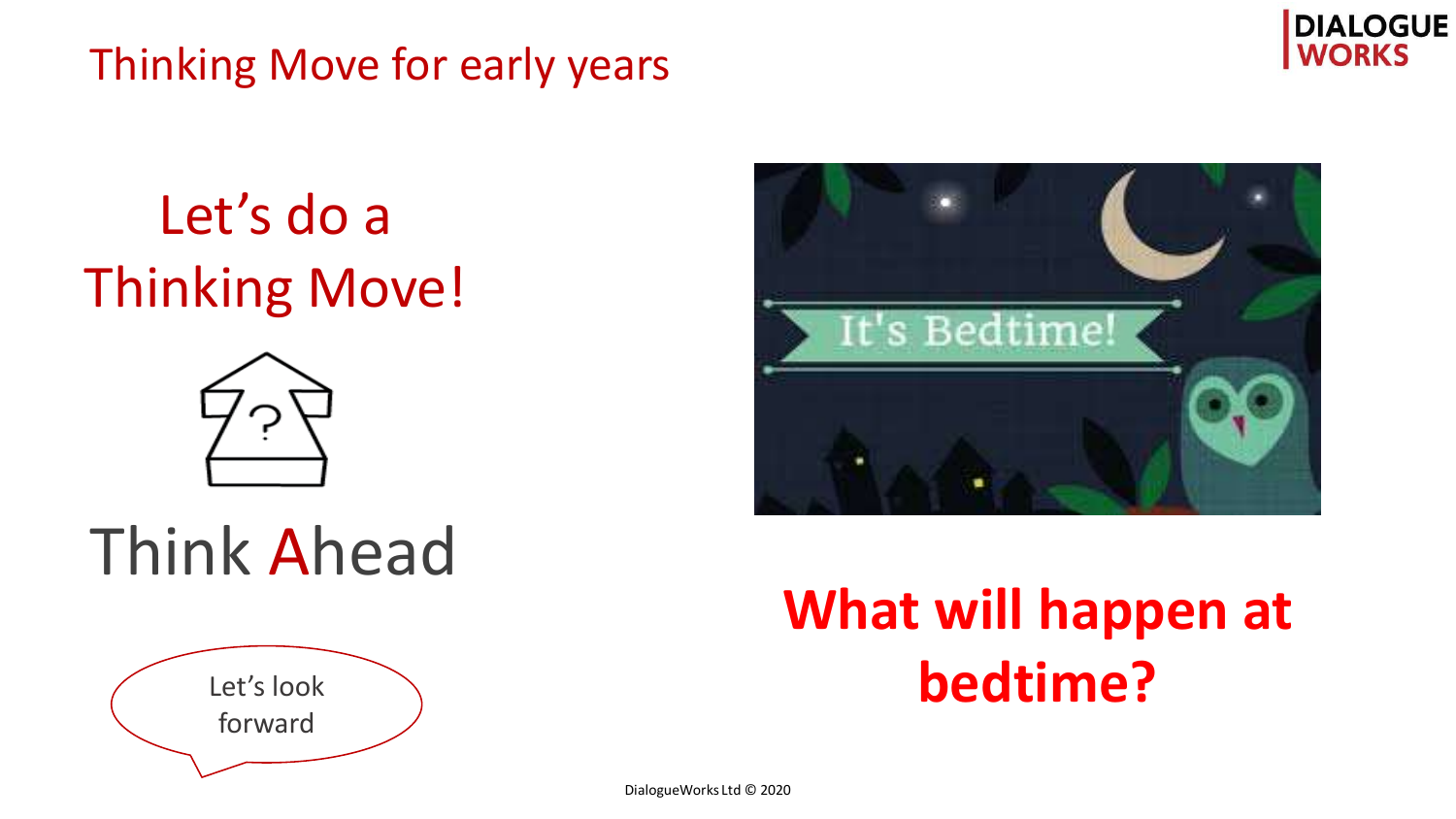### Sign it, draw it..........





https://vimeo.com/399384507



Thanks to Sandringham Primary, year 6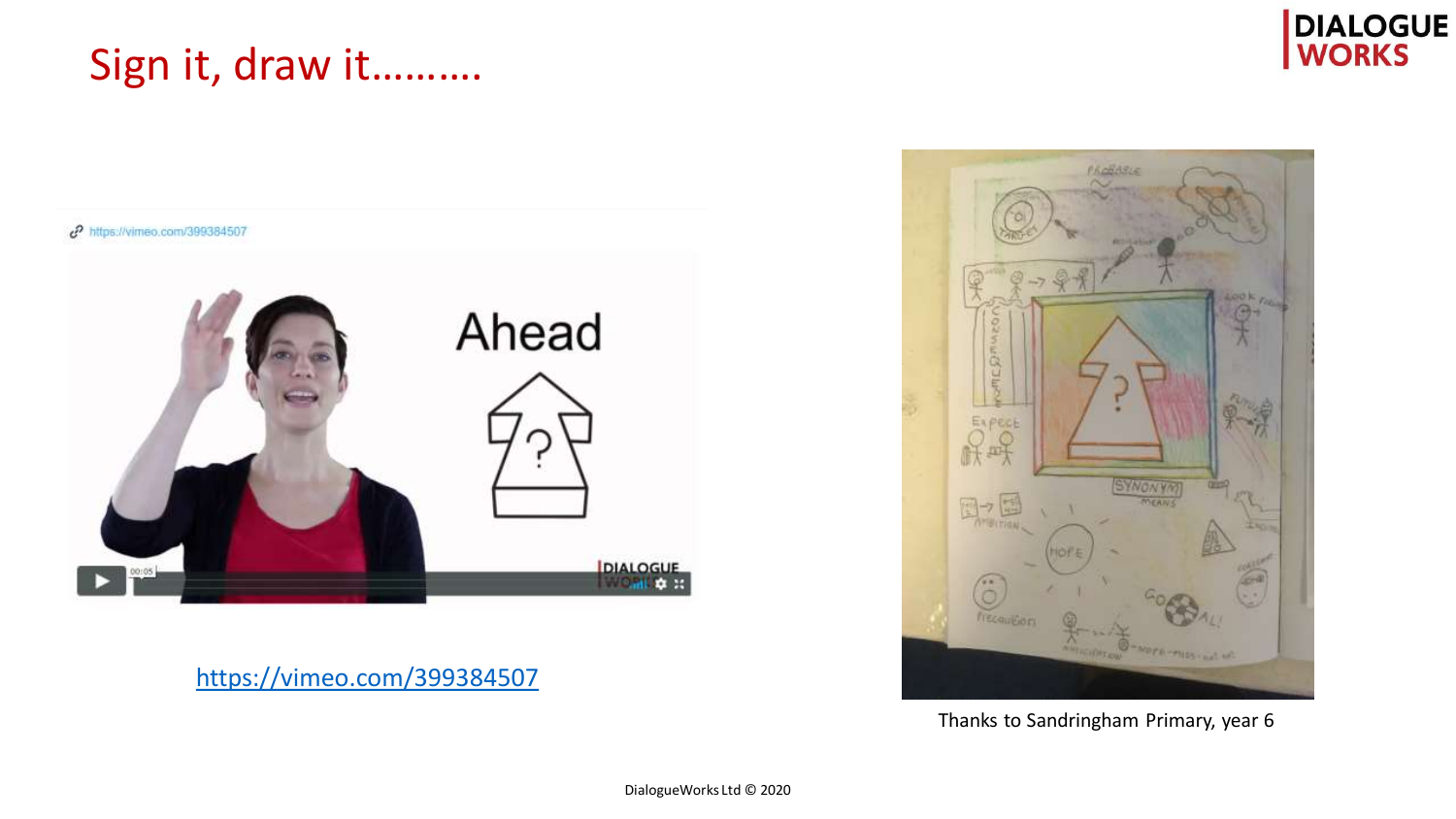### Discuss how the move works in…………..?



Writing a shopping list



Telling your fortune







9:30  $26$ **Sunny** 

Weather forecasting



Packing for your holidays

Solving climate change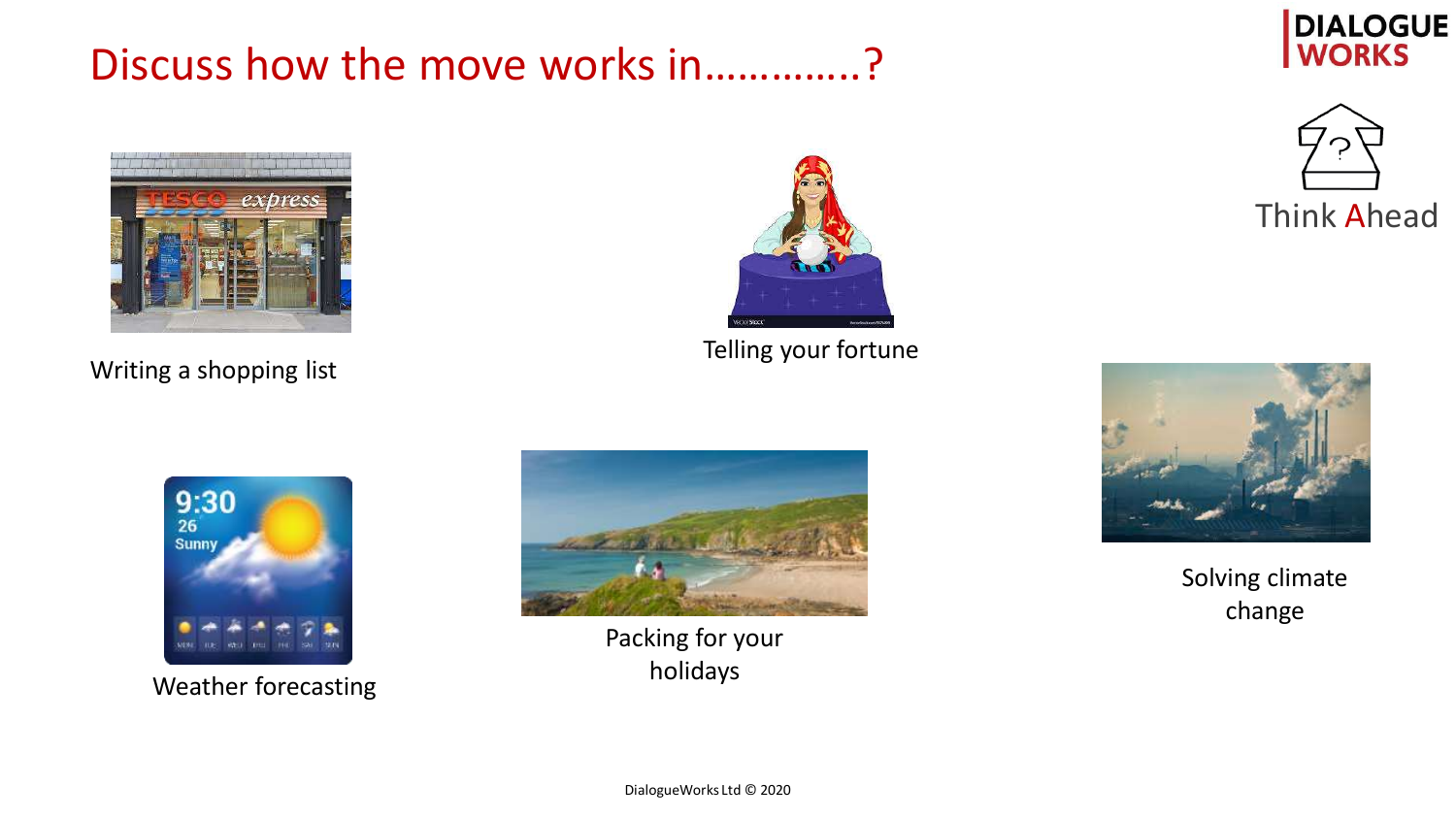## Try using the Move to…….

#### **DIALOGUE WORKS**







*… predict which team will win the FA cup*

oHave a conversation oDraw a picture oWrite some bullet points oDo a mind map oDo your own thing!